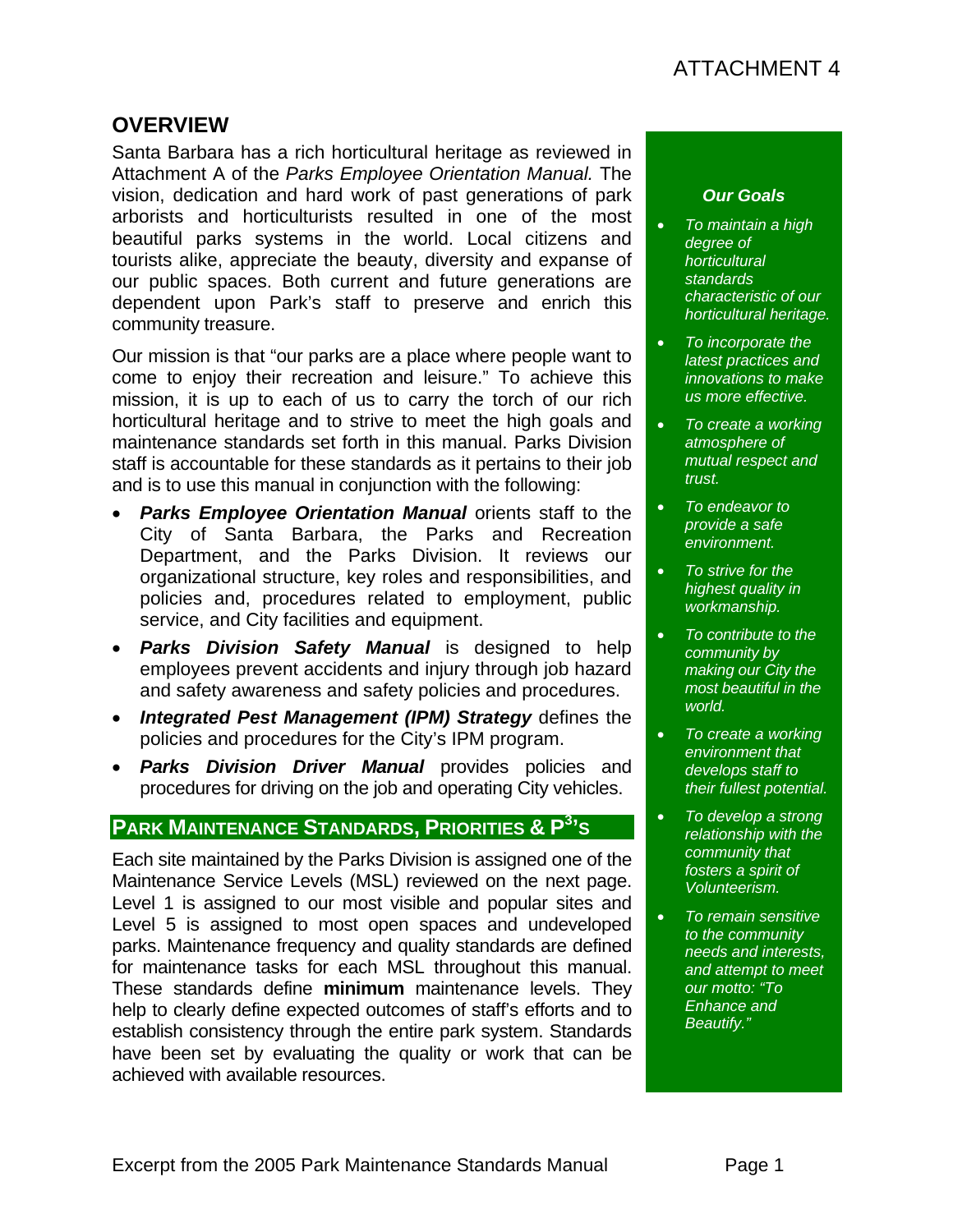# ATTACHMENT 4

|                                                            | <b>MSL-1</b>      | <b>MSL-2</b>      | <b>MSL-3</b>      | <b>MSL-4</b>              | <b>MSL-5</b>           |
|------------------------------------------------------------|-------------------|-------------------|-------------------|---------------------------|------------------------|
| <b>Site Maintenance Quality</b>                            | <b>Very High</b>  | High              | Mod-High          | <b>Moderate</b>           | <b>Open Space</b>      |
| <b>Maintenance Visits</b>                                  | $3 - 7$<br>weekly | $3 - 5$<br>weekly | $2 - 3$<br>weekly | 1 weekly $-$<br>1 monthly | As defined<br>per site |
| <b>Inspect Playgrounds &amp;</b><br><b>Clean Restrooms</b> | <b>Daily</b>      | <b>Daily</b>      | <b>Daily</b>      | <b>N.A.</b>               | <b>N.A.</b>            |

The goal should always be to achieve established standards on each maintenance visit. However, this may not always be possible due to unplanned challenges and circumstances. Plan work appropriately so standards may be consistently achieved. When unexpected events obstruct these plans, respond positively with a can do spirit and provide the best care possible. Always make safety the number one priority. This includes personal safety and the safety of co-workers and the public. Staff shall abide by the *Parks Division Safety Manual* and safety training provided. When working with chemicals, pesticides or hazardous substances, staff shall read the Material Safety Data Sheets (MSDS) which are posted in the lunch room, and have their Supervisor review hazards and safety protocols with them. Parks field staff should always wear work shoes for all tasks (as reviewed in the *Employee Orientation Manual*) and any supplemental personal protective equipment specified for the task.

#### *Our Priorities*

- *1. SAFETY for the public and staff is always our 1st priority. Always make safety first.*
- *2. KEEP IT CLEAN. After safety, focus on inspecting & cleaning restrooms, then clean parks and facilities.*
- *3. KEEP IT GREEN Routine parks maintenance and improvement projects.*

*Our priorities are reviewed in more detail in the Employee Orientation & Training Manual.* 

In 2002, the City implemented a performance management system. Employees named this system the "P<sup>3</sup>" program (Paradise Performance Program). The P<sup>3</sup> program places an increased focus on the mission of each program. Each fiscal year, performance objectives are developed and incorporated into the annual budget. These objectives relate to high customer satisfaction and program effectiveness and efficiency. Progress is monitored with quarterly status reports which are available on the City's Intranet or through the Supervisor. Quarterly status reports are reviewed by City Council and are available to the public and all City staff.

Specific performance objectives for the Parks Division have been defined. These standards are annually updated and distributed to Parks staff. It is important we work together effectively to achieve our  $P<sup>3</sup>$  objectives. This will help us to gain the support of the public and City Council that we need to do our jobs.